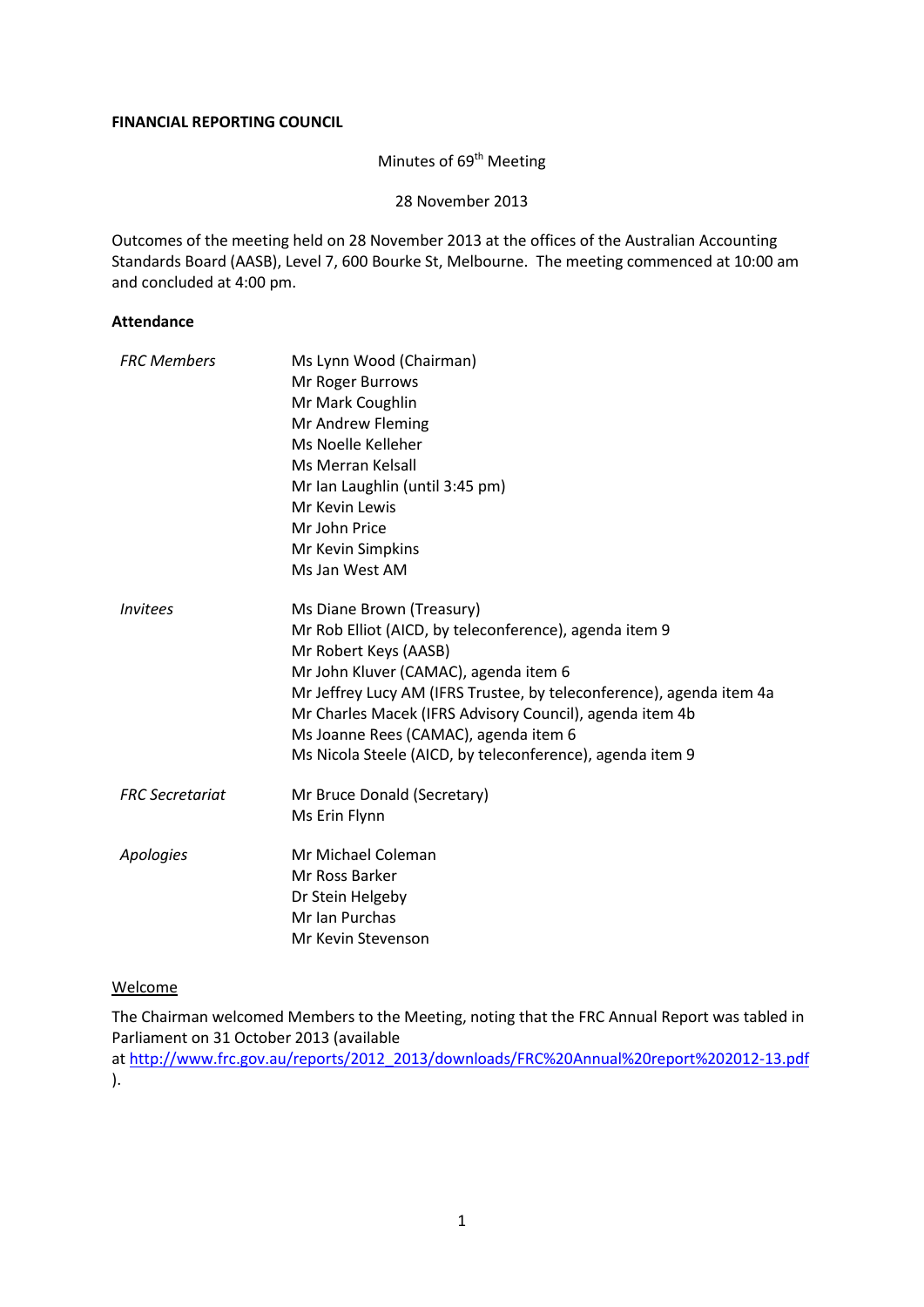### **Item 1 – Introduction**

### (a) Apologies

See attendance list for details. Mr Grant Hehir, Heads of Treasuries Accounting and Reporting Advisory Committee (HoTARAC), resigned from the FRC from 25 October 2013.

### (b) Declarations of Interest

The Declarations of Interest of FRC Members was updated before the meeting. Ms Wood noted that she had recently stepped down from her directors' positions with Committee for Economic Development of Australia (CEDA) and GPT Funds Management Ltd, and had been appointed as an IFRS Foundation Trustee from 1 January 2014. The FRC recorded its congratulations to the Chairman on her appointment as a Trustee.

### **Item 2 – Matters for approval**

### (a) Minutes of previous meeting and out of session votes

The Minutes of the 68<sup>th</sup> Meeting, held in Melbourne on 13 June 2013, were approved. No out-ofsession votes were held since the last meeting.

### (b) Matters arising

The matters arising from the  $68<sup>th</sup>$  Meeting, and the actions taken in respect of them, were noted. In addition:

- the FRC discussed follow-up from the AASB and Auditing and Assurance Standards Board (AUASB) regarding their commitment at the previous meeting to consider appropriate action to work towards simplifying accounting policy notes:
	- the AASB, ASIC and AUASB undertook to consider whether to place appropriate guidance material on their websites on this matter. This is in line with the recommendation from the Managing Complexity Taskforce report that the FRC "encourage a more coordinated approach between different agencies of government when considering accounting disclosure requirements".

The Chairman thanked Kevin Simpkins for his long contribution to the FRC, which will conclude before the next FRC meeting as he steps down as New Zealand's External Reporting Board (XRB) Chair. Mr Simpkins wished fellow members and the FRC well for the future.

### (c) Remuneration of AASB and AUASB members

The FRC approved an increase in the remuneration of AASB and AUASB members in line with a Remuneration Tribunal determined increase of 2.4%. Sitting fees for AASB and AUASB members (other than the Chairs) will be increased from \$923 per day to \$945 per day, for meetings commencing on or after 1 January 2014.

#### (d) Approval of AASB and AUASB appointments and Nominations Committee report

The FRC noted the Nominations Committee report and thanked the Committee for its intensive work since the previous meeting. The Nominations Committee noted in particular that: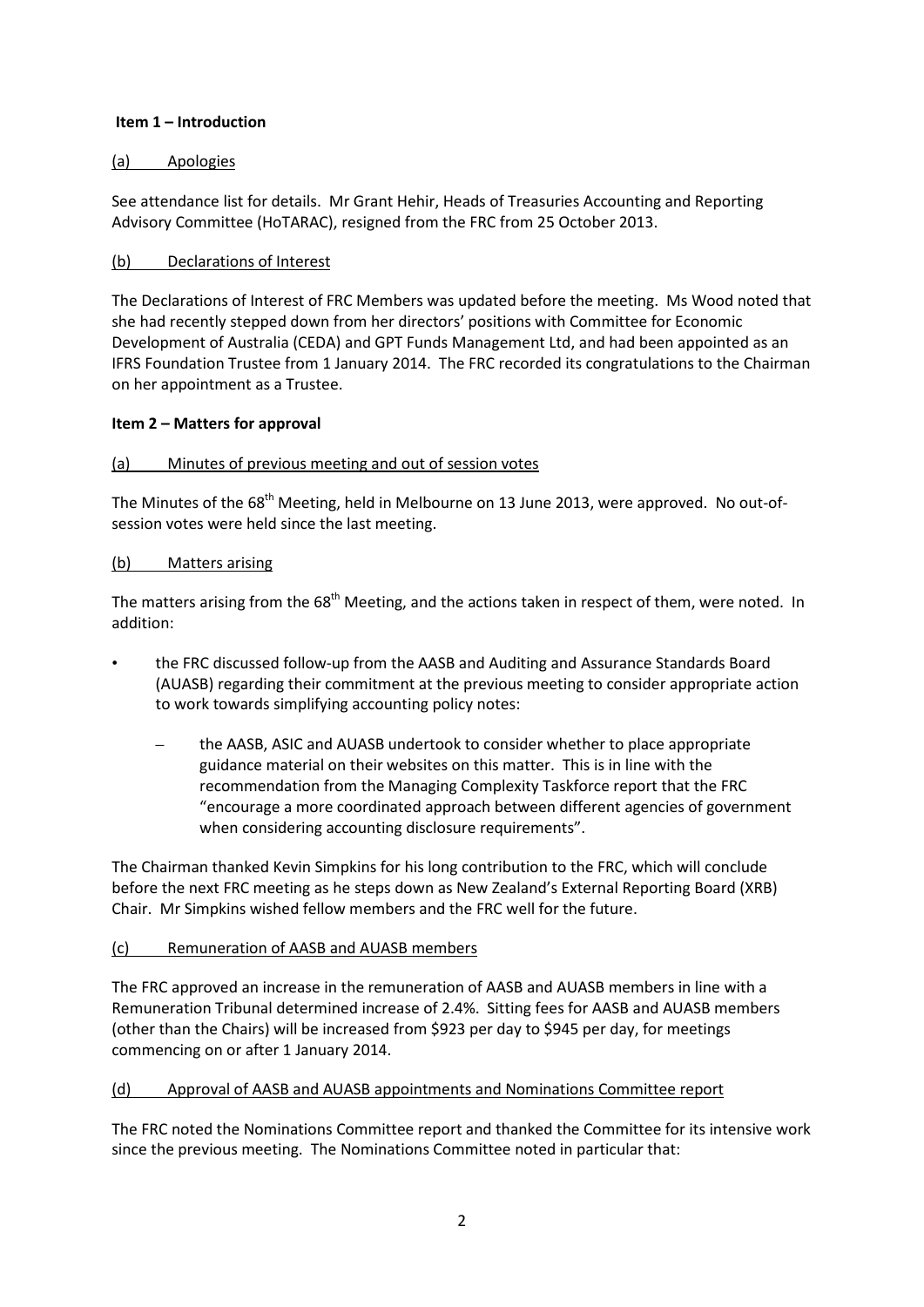- the peer reviews had revealed no significant problems with the operations of the two Boards;
- although there was some concern regarding resourcing levels for the offices of the AASB and AUASB in future years; and
- the success of the Boards was reflected in the fact that each position (except one) was contested by at least two high quality candidates.

The FRC approved the following appointments:

*To the AASB for three years each (from 1 January 2014):*

- reappoint Anna Crawford; and
- appoint:
	- Regina Fikkers;
	- Steve Mitsas;
	- Taryn Rulton;
	- Marc Smit;
	- Ann Tarca

#### *To the AUASB:*

- reappoint:
	- Neil Cherry for three years from 1 July 2014; and
	- John Gavens for 18 months from 1 January 2014; and
- appoint for three years from 1 January 2014:
	- Robin Low; and
	- Caithlin McCabe.

The FRC thanked the retiring AASB members for their contributions: Victor Clarke; Jayne Godfrey, Liane Papaelias, Roger Sexton, and Robert Williams. The FRC also prospectively thanks Michele Embling who finishes her term on 30 June 2014, when she will step down as New Zealand Accounting Standards Board (NZASB) Chair.

The FRC also thanked the retiring AUASB members for their contributions: Jon Tyers and Kristen Wydell.

#### (e) Taskforce charters

The revised taskforce charter was approved by the meeting with a few minor amendments.

#### (f) Strategic Planning Committee

The FRC discussed the proposed charter and the scope of the work of the SPC, which covers the Strategic Plan and governance matters.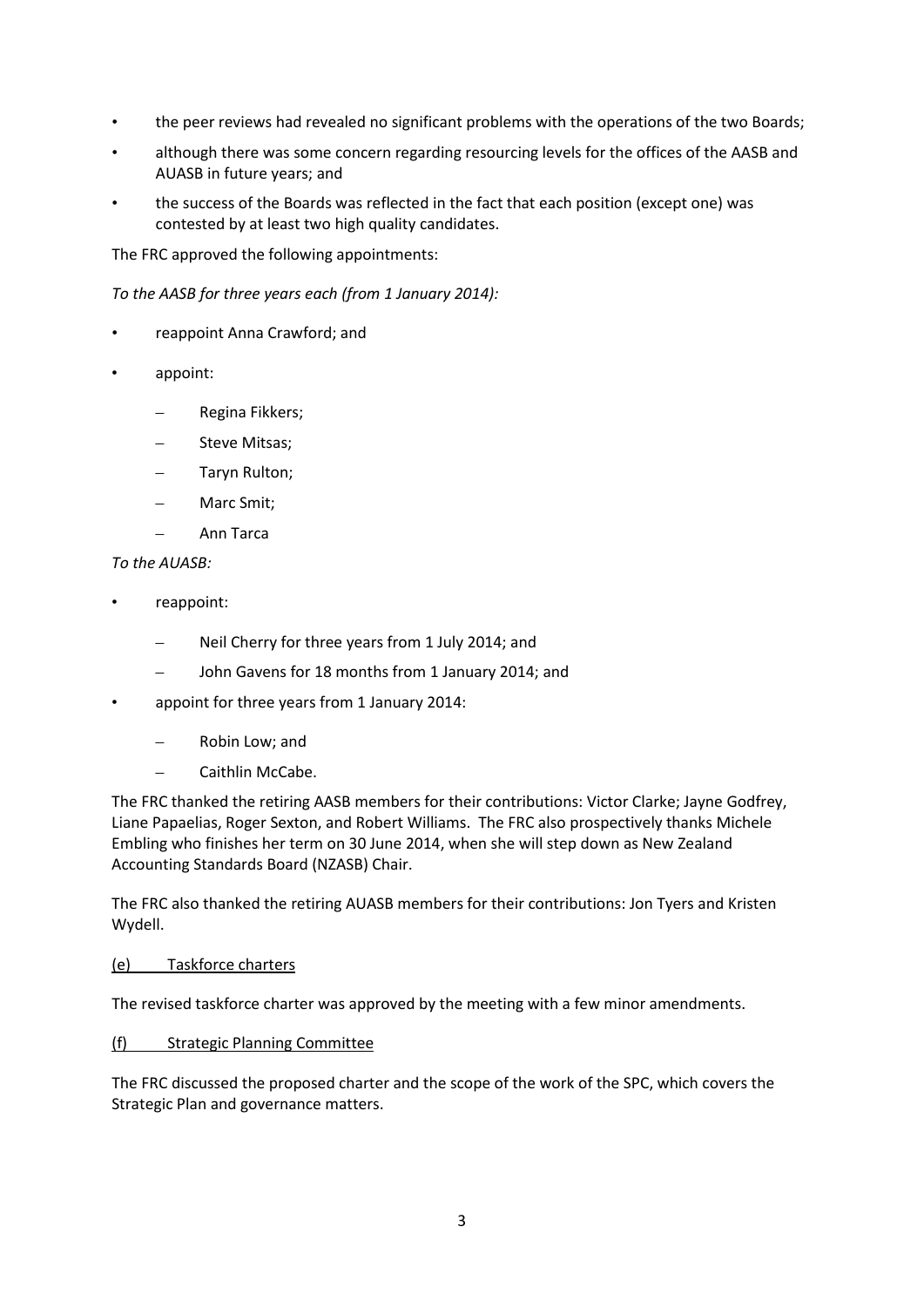The revised charter for the Strategic Plan Committee was approved by the meeting with a few minor amendments (including renaming the committee the Strategic Planning Committee).

(g) Memoranda of Understanding (MoUs)

The meeting agreed to terminate the existing MoUs with APRA, ASIC and ASX.

Ms Liz Stamford of ICAA has prepared a draft letter for the professional bodies to share in common with the FRC.

#### (h) Dormancy of IRTF and PSC

The FRC agreed to designate the Integrated Reporting Taskforce (IRTF) and Public Sector Committee (PSC) as dormant. The IRTF may be reactivated after the International Integrated Reporting Council (IIRC) Framework is released. The PSC may be reactivated after a new chairman is agreed for it.

The FRC congratulated Grant Hehir for the great work achieved by the Public Sector Committee under his leadership.

### **Item 3 – Report by FRC Secretary**

The meeting noted a report by the FRC Secretary which covered key events and meetings since the last FRC meeting.

A list of members' allocation to taskforces and committees was tabled for members as requested at the previous meeting.

#### **Item 4 – International**

#### (a) IFRS Trustees, IASB

Mr Lucy noted that his term as IFRS Foundation Trustee was coming to completion, and that the FRC Chairman would replace him. The Chairman thanked Mr Lucy for his long-standing contribution on Australia's behalf.

Mr Lucy noted that the US Trustees had met the new Securities and Exchange Commission (SEC) chair, and that she seemed to have a different approach than her predecessor, in the sense that she was prepared to come to a decision regarding US adoption of International Financial Reporting Standards (IFRS) rather than avoiding making a decision. He also noted that the successful adoption of IFRS in Canada was an important matter for US decision-makers.

The FRC discussed G20 issues, including Business Council of Australia (BCA) and G100 efforts to keep the adoption of a single set of high quality global accounting standards on the G20/B20 agenda.

The Chairman thanked Mr Fleming for the research he had conducted with top international analysts and fund managers considering why US investors and major listed companies are not pushing more forcefully for IFRS in light of globalisation. A summary of this research was made available.

The FRC indicated its support for keeping the matter on the G20 agenda.

The FRC discussed the International Accounting Standards Board's (IASB) recent decision not to pursue clarification or provide additional guidance on the definition of going concern.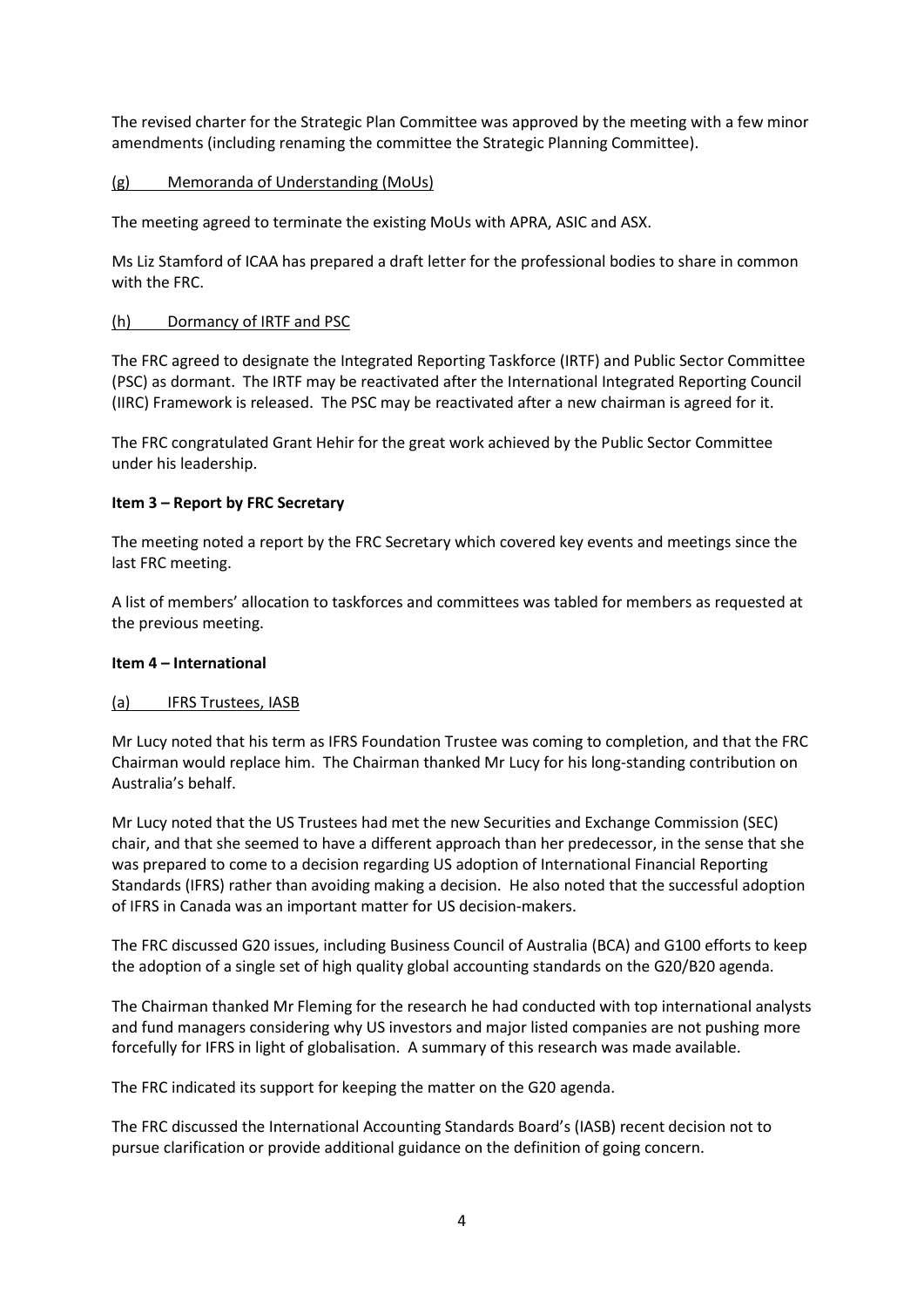### (b) IFRS Advisory Council

Mr Macek provided background on the activities of the IFRS Advisory Council drawing attention to the continued importance of achieving convergence on impairment, and the importance of changes in Japan expanding the set of companies eligible to apply IFRS (with potential to cover a high proportion of Japan's market capitalisation).

### **Item 5 – Oversight of Australian standards-setting arrangements**

### (a) Report of Australian Accounting Standards Board

The FRC noted the AASB report, which reports against the AASB's strategic plan. Mr Keys highlighted some key points for the FRC:

- Key issues stakeholders have raised and noted in the FRC agenda papers that are also matters being considered by the AASB include: disclosure overload; effects of the discount rate used in the employee benefit standard; stapled entities; the IASB's draft revised conceptual framework; and Review of AAS25 (Financial Reporting by Superannuation Plans).
- Differential Reporting: The AASB contributed to the IASB review of the IFRS for SMEs package. The review anticipates few changes in order to maintain a stable platform. The AASB is still of the view that the reduced disclosure regime (RDR) is preferable. RDR became formally operative as of 1 July 2013, and the AASB intends to conduct a post-implementation review in the second half of 2014.
- There was some discussion of the AASB research on special purpose financial reporting. Mr Keys undertook to inform the FRC of the nature of the questions being addressed in the research, and particularly whether the research includes contacting the companies being researched and asking why they used the reporting methodology that they had chosen.

#### (b) Report of Auditing and Assurance Standards Board (AUASB)

Ms Kelsall reported on the AUASB key Business Plan strategies, and drew attention to:

Work on the International Auditing and Assurance Standards Board (IAASB) auditor reporting project:

- The opportunity to provide comment on the Exposure Draft (ED) closed in late November and a preliminary update was provided to the IAASB at its December meeting. A large number of submissions had been received, but it is expected the IAASB will consider submissions and a revised ED at its March meeting and approve final changes and standards at its June meeting.
	- In Australia there was a very broad consultation process, with mixed views.
	- The final standard will not just affect auditors it raises important public policy matters:
		- : Might the standard require the auditor to provide information regarding the entity that is not disclosed in the accounts?
		- : Broader consideration of the respective roles of directors, the audit committee and auditors.
	- Stakeholders should be aware that the AUASB has limited flexibility via its mandate and IAASB guidelines and would adopt International Standards on Auditing (ISAs) unless prevented from so doing by local law or regulation; otherwise the AUASB can only *add* requirements.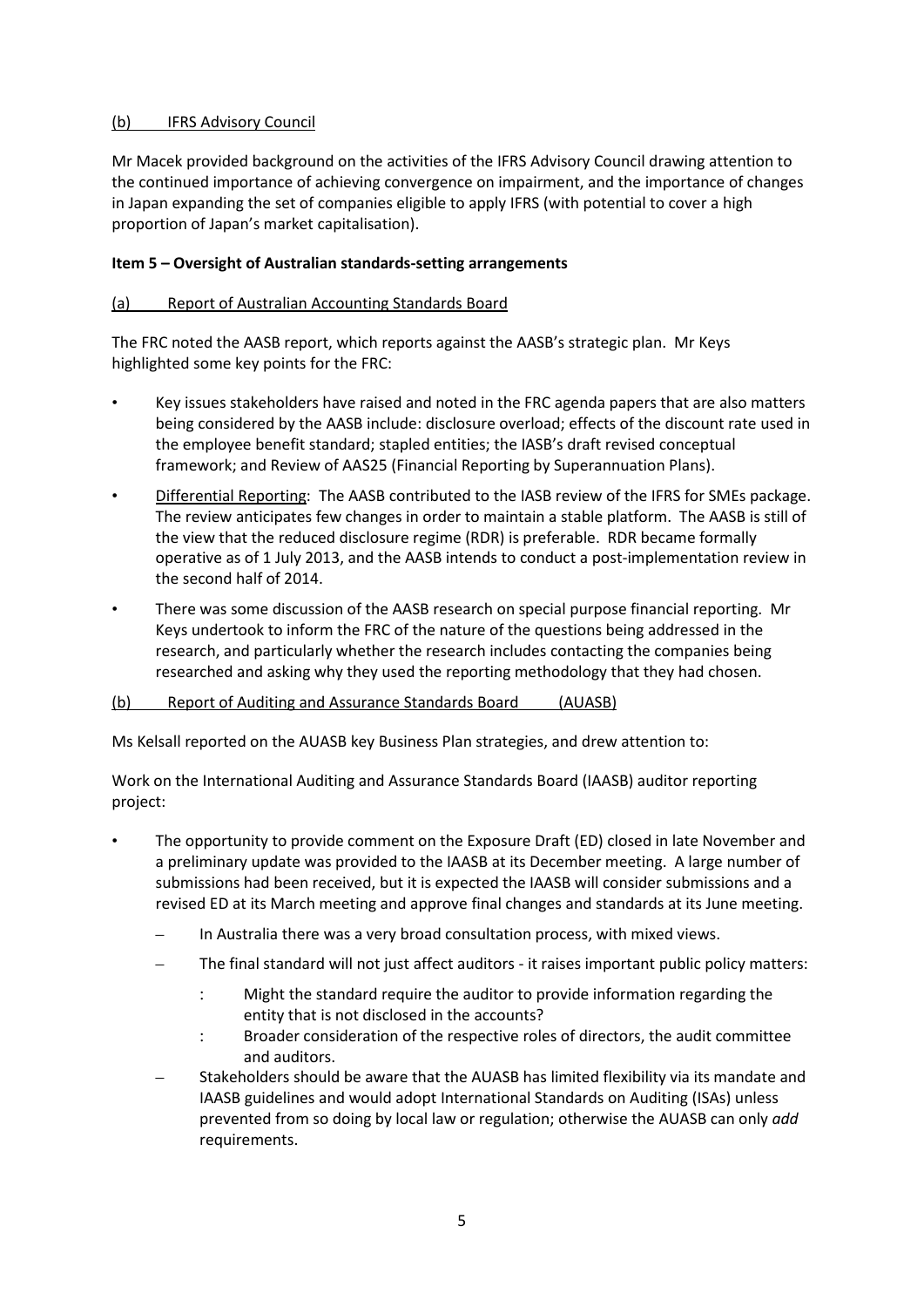The IAASB would likely approve in December the Framework on Audit Quality document, addressing inputs, outputs, contextual factors and interactions between those involved in financial reporting. The Framework addresses the composition of:

- Individual quality audits; and
- Audit quality at a systemic level.

Local developments:

• The AUASB chairman outlined some options available to the AUASB to enhance its efficiency.

# **Item 6 – CAMAC**

The FRC received a verbal update from the Corporations and Markets Advisory Committee (CAMAC) Convenor, Ms Joanne Rees, and Mr John Kluver, Executive Director, focused on annual reports as a segment of its work on annual general meetings. There was considerable discussion of CAMAC's work and the input it had received on this matter including in relation to the business judgment rule.

CAMAC has a sub-committee led by Ian Ramsay which examines various issues, bringing in expertise as required. CAMAC would welcome the input of FRC members if they would like to join the sub-Committee to offer further suggestions. Mr Burrows expressed interest and it was agreed that CAMAC would liaise through the FRC Secretary after discussion with Mr Ramsay.

### **Item 7 – Matters for Discussion**

### (a) Strategic Planning Committee (SPC) report

The SPC report was noted. Agenda item 2 included matters approved based on recommendations by the SPC after reviewing the 2013 FRC Peer Review results.

It was agreed that the Secretariat works with the Chairs of the FRC as well as its Committees and Taskforces to develop a calendar that sets out the agenda items for discussion at each meeting. The importance of appropriate outcomes was raised as well as the need for discussion such that members are informed about relevant financial reporting matters.

### (b) Audit Quality Committee (AQC) report

Mr Burrows updated the FRC on AQC developments including:

- The outcomes of the AQC meetings held on 4 September and 20 November 2013;
- On 21 August 2013 the AQC received further correspondence from the Australian Public Policy Committee (APPC) to assist the FRC in relation to audit quality;
- The AQC submitted a response to the IAASB ED on Auditor Reporting on 22 November. In preparing this response the Committee Chairman and the FRC Chairman personally interviewed three audit committee chairmen who provided useful perspectives on the main issues to be considered (available at<http://www.frc.gov.au/reports/#Submissions>).

The meeting discussed a number of matters relating to the AQC:

• It was agreed that the FRC would add an Occasional Papers series to its website, and that the APPC paper (once revised to a suitable format by the APPC) would be added;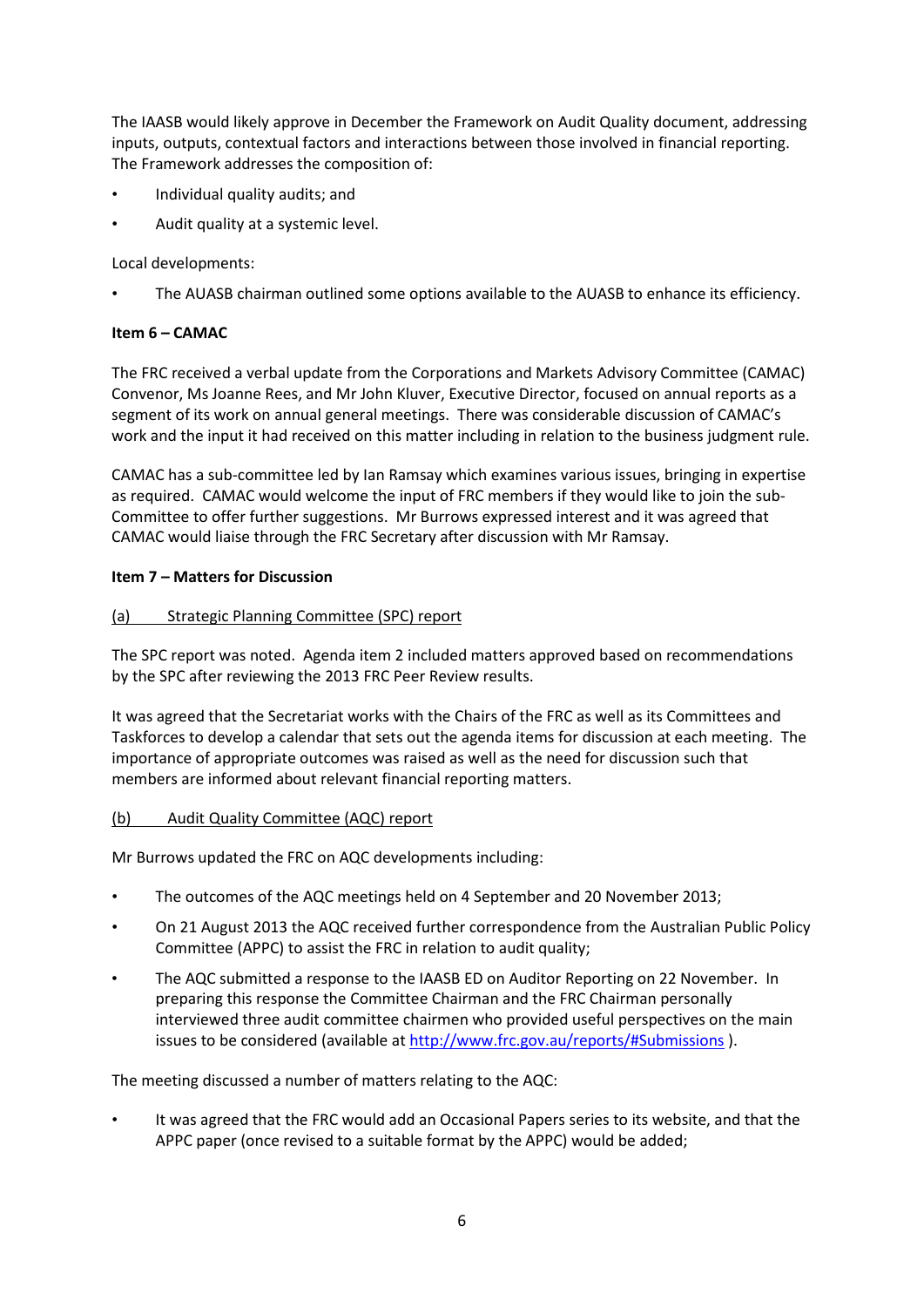- The work of the AQC was discussed and it was noted that the AQC would invite the professional bodies and ASIC to give presentations to the AQC. The ICAA has made the first of these presentations.
- It was noted that the FRC Chairman is participating on a panel at the ASIC Annual Forum on 24 March 2014 titled "Assuring the Quality of Audits – What is the Solution?"
- Given that regulation of audit in other important jurisdictions, including the EU, could be amended in 2014, appropriate ways of consulting on possible ramifications for Australia were discussed. It was agreed that consultation would occur through the AUASB and that the FRC, through the AQC, would be involved in deciding on its involvement in the process.

### (c) Nominations Committee (NC) report

The NC report was included under item 2(d).

# (d) Public Sector Committee (PSC) report

The report was noted.

### (e) Financial Report Task Force (FRTF) report

Ms Kelsall reported that the FRTF had been considering its role and the work for the coming year. The taskforce was currently mapping existing reporting and auditing requirements facing various types of entities. PwC had volunteered to do some further work and would report back to the FRTF Chairman, and this would inform the work of the taskforce.

It was agreed that any work suggesting potential simplifications to the current system should match government priorities. Treasury undertook to report on Government commitments regarding mandatory reporting.

It was agreed that the FRTF should develop its workplan with the aim of producing an output by the end of 2014.

### (f) Integrated Reporting Task Force (IRTF) report

Mr Burrows noted that the IRTF was now dormant. The FRC had recently received a response from the IIRC regarding its submission on the draft framework (this will be made available on the FRC website at [www.frc.gov.au](http://www.frc.gov.au/) early in 2014). This had applied some clarification that in Australia an Operating and Financial Review (OFR) report could be used as an integrated report. A number of FRC stakeholders had met Mr Druckman from the IIRC in his recent visit to Australia and key messages from those meetings were:

- ASIC: No change to the OFR was contemplated;
- Treasury: interested in the concept, but noted that mandating of integrated reporting would not be considered in Australia;
- FRC Chairman: the IIRC had listened to and responded to Australian stakeholders' concerns though its reply to the FRC's submission; and
- AUASB had discussed the issues regarding obtaining assurance on integrated reports, and the Chairman has reiterated to the IIRC that there would be benefit from a paper on these matters.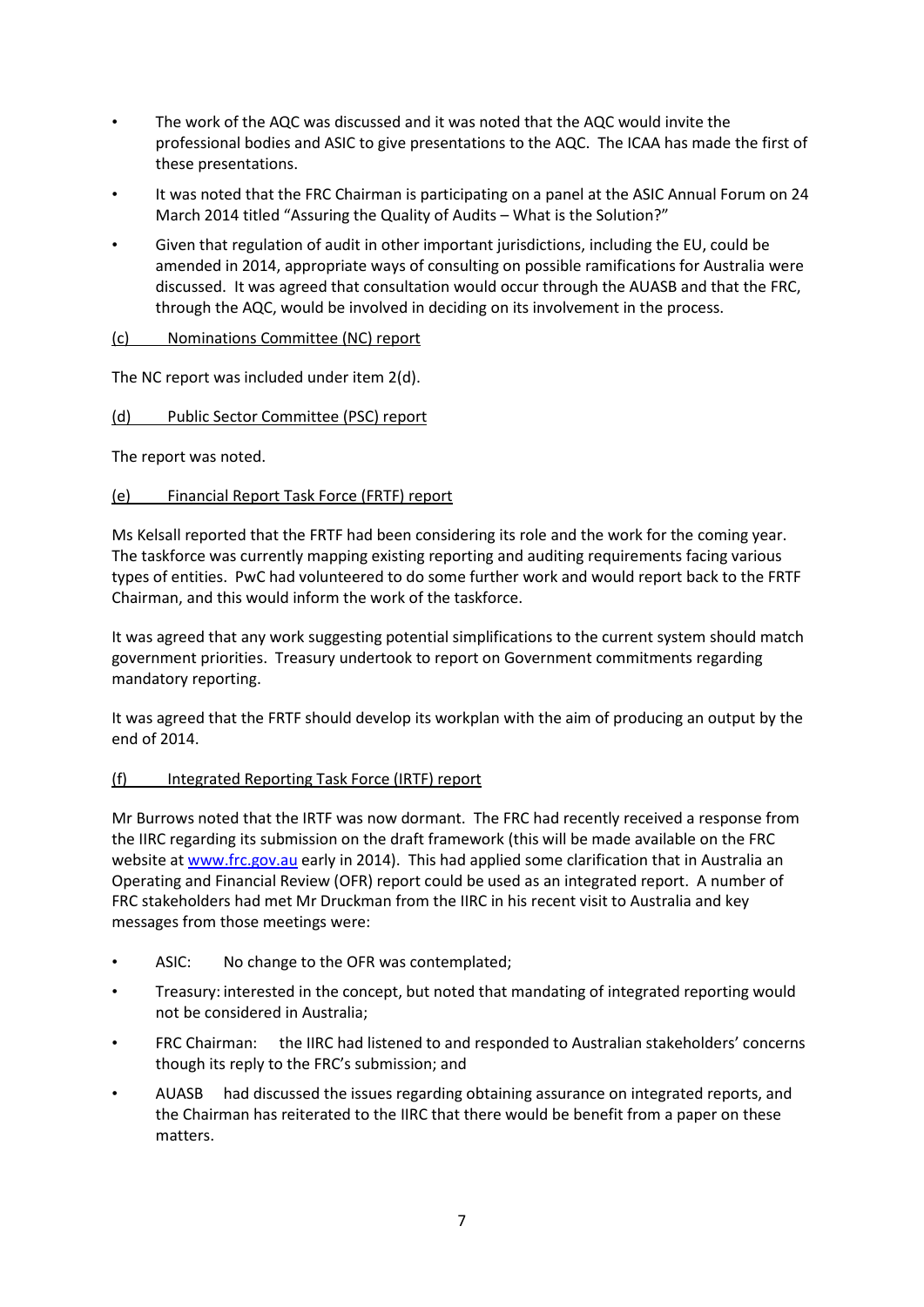#### (g) FRC submission on IASB Conceptual Framework update

The FRC considered a preliminary draft submission to the IASB. It was agreed that FRC members would provide comments by 20 December and a revised draft circulated for approval out of session.

#### **Item 8 – 2014 Calendar for FRC**

The draft calendar of activities for each FRC meeting next year was approved. Dates have been set for most Committee and Taskforce meetings as well as the FRC meetings.

It was agreed that the FRC would send out a save the date invitation to the KSML before the end of 2013.

#### **Item 9 – Reports by Stakeholders**

Matters raised by Members included:

**AICD**: Mr Elliott and Ms Steele drew attention to the participation of Mr Colvin and Mr Coleman in the then upcoming meeting of the IIRC, and at which the AICD is currently a Council member.

• In response to a question Mr Elliott reported that the directors' financial literacy quiz to be put on the web as a follow up to the FRC Financial Literacy survey last year had been deferred as the feedback from (non-accounting) directors had been that they found the questions to be too technical. It was noted that the quiz, being based on IFRS, has potential for use internationally.

**ASX**: Mr Lewis drew attention to the draft Corporate Governance Code which had been out for comment from August to November. It was expected that the final version would be released early in 2014.

**APRA**: Mr Laughlin noted the increasing attention APRA was paying to risk governance and culture, and that it was engaging with boards, management and auditors on these issues.

**ASIC**: Mr Price noted a number of aspects of ASIC's work including:

- The current Parliamentary Inquiry into ASIC's performance, on which there had been very few financial reporting related submissions; and
- Discussions with the Professional Standards Council regarding its insurance requirements and liability capping schemes for the professional accounting bodies.
- It was agreed that ASIC would consider giving more prominence to Directors' Financial Literacy by placing relevant information under the financial reporting heading on its website. The FRC should also be identified on the page e.g. by a link to the media release on the FRC's Survey on the financial literacy of directors (available at [http://www.frc.gov.au/press\\_releases/2012/01.asp](http://www.frc.gov.au/press_releases/2012/01.asp) )

**ASFA**: Ms Kelleher noted:

- The impact of a number of APRA, AUASB and AASB standards and guidance affecting reporting by superannuation funds.
- **BCA**: Mr Barker provided notes on BCA's *Action Plan for Enduring Prosperity* projects:
- An optimal tax system;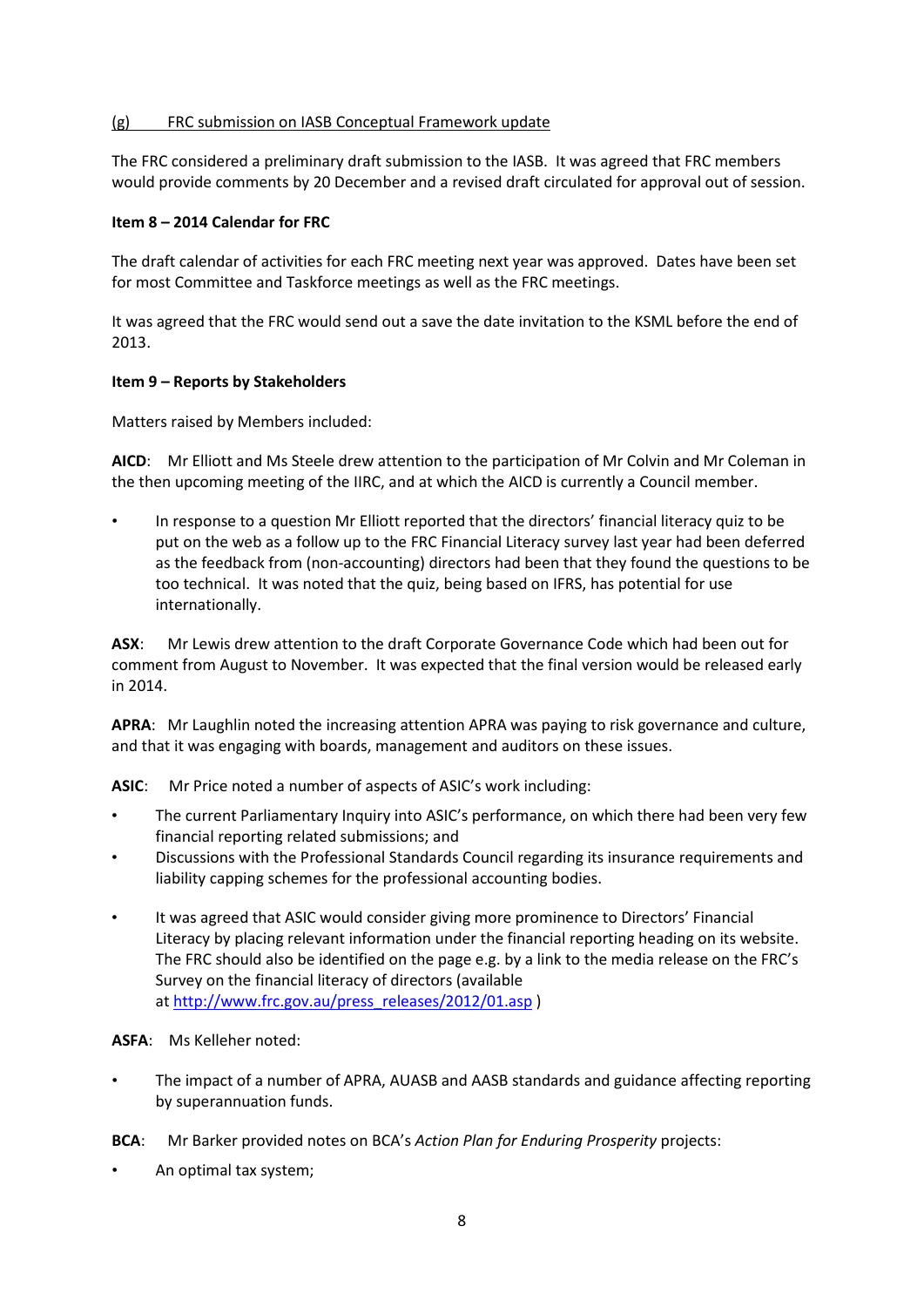- Expenditure priorities;
- Competition policy;
- Workplace relations;
- Strategic energy policy;
- Vocational education; and
- Rethinking regulation.

**CPA Australia**: Mr Coughlin noted CPA Australia's work on:

- the Directors Financial Literacy Project;
- its Charities Guide to financial reporting and assurance requirements;
- its submission to the ASIC inquiry; and
- panel sessions on better understanding professional scepticism.

**New Zealand XRB:** Mr Simpkins reported that:

- New Zealand was close to finalising all the elements of its new accounting framework, with all the development work now done;
- convergence to international auditing and assurance standards is almost complete and harmonising with Australian Tier 1 and Tier 2 standards, applicable to for-profit entities, mostly completed;
- the XRB is in the process of developing a strategic plan 2014-2109; and noted
- that he would not seek reappointment as chairman of the XRB when his term finishes in February 2014 and similarly Ms Embling, Chair of the NZASB, would step down in June 2014.

He provided a concise summary of the current status of the New Zealand accounting standards framework:

#### **Summary of the New Zealand Accounting Standards Framework**

|        | <b>For-Profit Sector</b>                                                                                                                                                                                               | <b>PBE - Public Sector</b>                                                                                   | PBE - Not-for-profit Sector                                                                                     |
|--------|------------------------------------------------------------------------------------------------------------------------------------------------------------------------------------------------------------------------|--------------------------------------------------------------------------------------------------------------|-----------------------------------------------------------------------------------------------------------------|
| Tier 1 | <b>NZ IFRS</b><br>Exists $-$ no change<br>New Standards Suite issued<br>Nov 2012                                                                                                                                       | <b>PBE Standards</b><br>Standards Issued May 2013<br>Effective periods beginning:<br>1 Jul 2014              | <b>PBE Standards</b><br>Issue ED: Q4, 2013<br>Issue Standard: Q4, 2014<br>Effective date: 1 Apr 2015            |
| Tier 2 | <b>NZ IFRS RDR</b><br>Standards Issued Nov 2012<br>Effective periods beginning:<br>1 Dec 2012                                                                                                                          | <b>PBE Standards RDR</b><br>Standards Issued May 2013<br>Effective periods beginning:<br>1 Jul 2014          | <b>PBE Standards RDR</b><br>Issue ED: Q4, 2013<br>Issue Standard: Q4, 2014<br>Effective date: 1 Apr 2015        |
| Tier 3 | <b>NZ IFRS Diff Rep</b><br>Exists $-$ no change<br>New Standards Suite issued<br>Nov 2012<br>[This interim tier will be<br>withdrawn once the transition to<br>the new Accounting Standards<br>Framework is complete.] | Simple Format (Accrual)<br>ED issued: Dec 2012<br>Issue Standard: Q4, 2013<br>Effective date: 1 Jul 2014     | <b>Simple Format (Accrual)</b><br>ED issued: Dec 2012<br>Issue Standard: Q4, 2013<br>Effective date: 1 Apr 2015 |
| Tier 4 | <b>Old GAAP</b><br>Exists $-$ no change<br>[This interim tier will be<br>withdrawn once the transition to<br>the new Accounting Standards<br>Framework is complete.]                                                   | <b>Simple Format (Cash)</b><br>ED issued: Dec 2012<br>Issue Standard: Q4, 2013<br>Effective date: 1 Jul 2014 | <b>Simple Format (Cash)</b><br>ED issued: Dec 2012<br>Issue Standard: Q4, 2013<br>Effective date: 1 Apr 2015    |